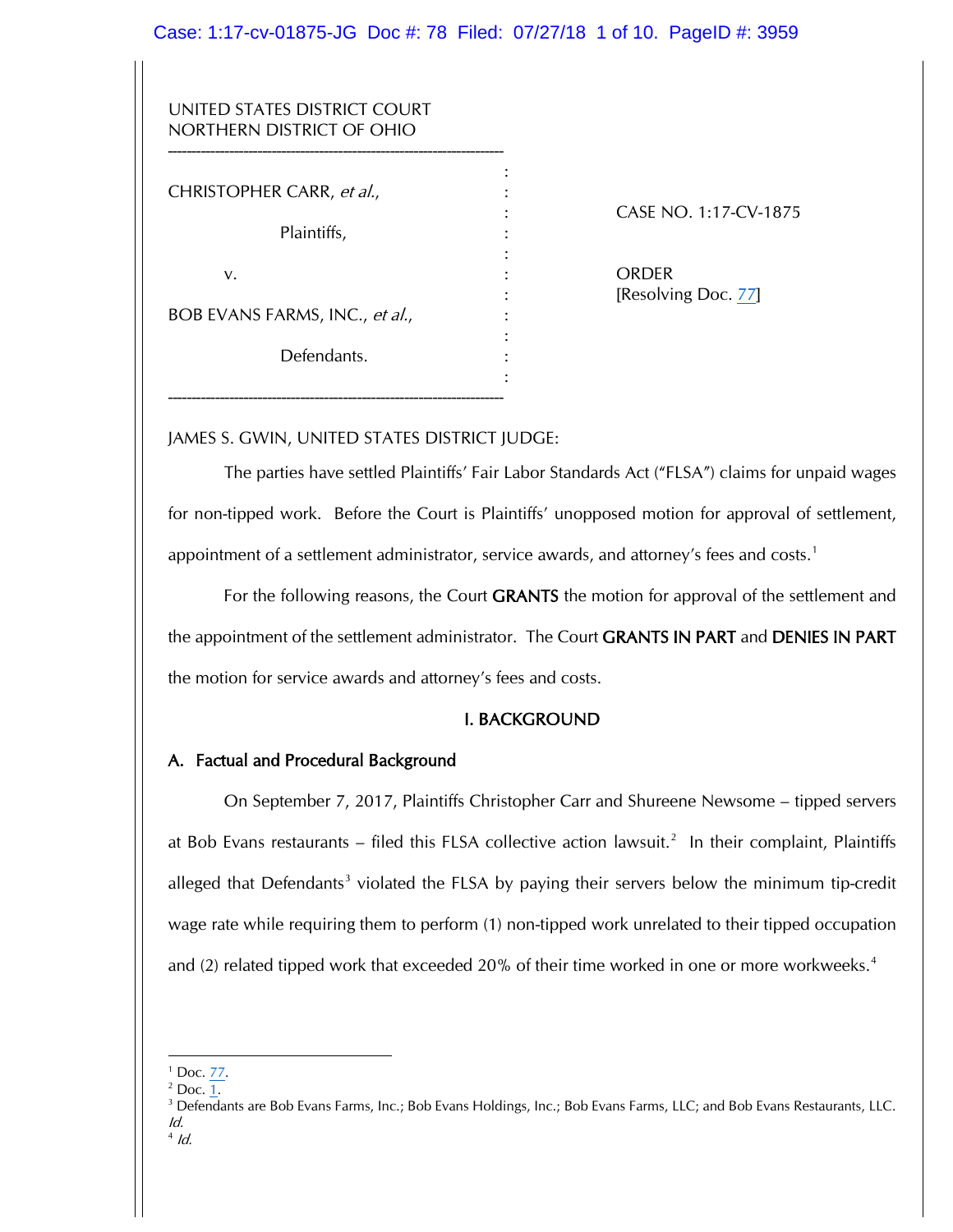#### Case: 1:17-cv-01875-JG Doc #: 78 Filed: 07/27/18 2 of 10. PageID #: 3960

Case No. 1:17-CV-1875 Gwin, J.

By January 2018, the parties agreed to conditional certification of the FLSA collective action.<sup>5</sup> The parties then sent notice to 13,093 potential collective action members.<sup>6</sup> Approximately 1,869 individuals opted in to this collective action.<sup>7</sup>

The parties then attended two full-day mediations in April 2018, culminating in the proposed Settlement Agreement described in the next subsection.<sup>8</sup> Plaintiffs now move for approval of the settlement, appointment of a settlement administrator, service awards, and attorney's fees and costs.<sup>9</sup> Defendants do not oppose.<sup>10</sup>

#### B. Settlement Agreement Terms

Under the proposed Settlement Agreement, Defendants will pay Plaintiffs \$3 million.<sup>11</sup>

The Settlement Agreement contemplates distributing \$1,743,122.38 of the fund to the named Plaintiffs and the 1,867 opt-in Plaintiffs on a proportional basis based on the number of hours the individuals worked during the relevant period.<sup>12</sup> The distribution will be made according to payroll information maintained by Defendants and provided to Plaintiffs' counsel, and according to further specifications in the Settlement Agreement.<sup>13</sup>

The Settlement Agreement sets aside \$24,500 as Service Awards.14 The Settlement Agreement contemplates \$10,000 awards to each of the two named Plaintiffs and \$500 for each of the nine deposed opt-in Plaintiffs.<sup>15</sup>

l  $5$  Docs.  $\frac{48}{50}$ .  $6$  Doc.  $77-1$  at 7.  $<sup>7</sup>$  *Id.* at 2.</sup> <sup>8</sup> Doc. 77-3 at ¶¶ 18-21.  $^{9}$  Doc.  $\frac{77-1}{10}$ . <sup>11</sup> Doc. 77-2 at **[24.**  $12$  *ld.* at  $\sqrt{43}$ .  $13$  *ld.* at  $\P\P$  43-45.  $14$  *ld.* at  $\P\P$  37(a), 9.  $15$  *Id.*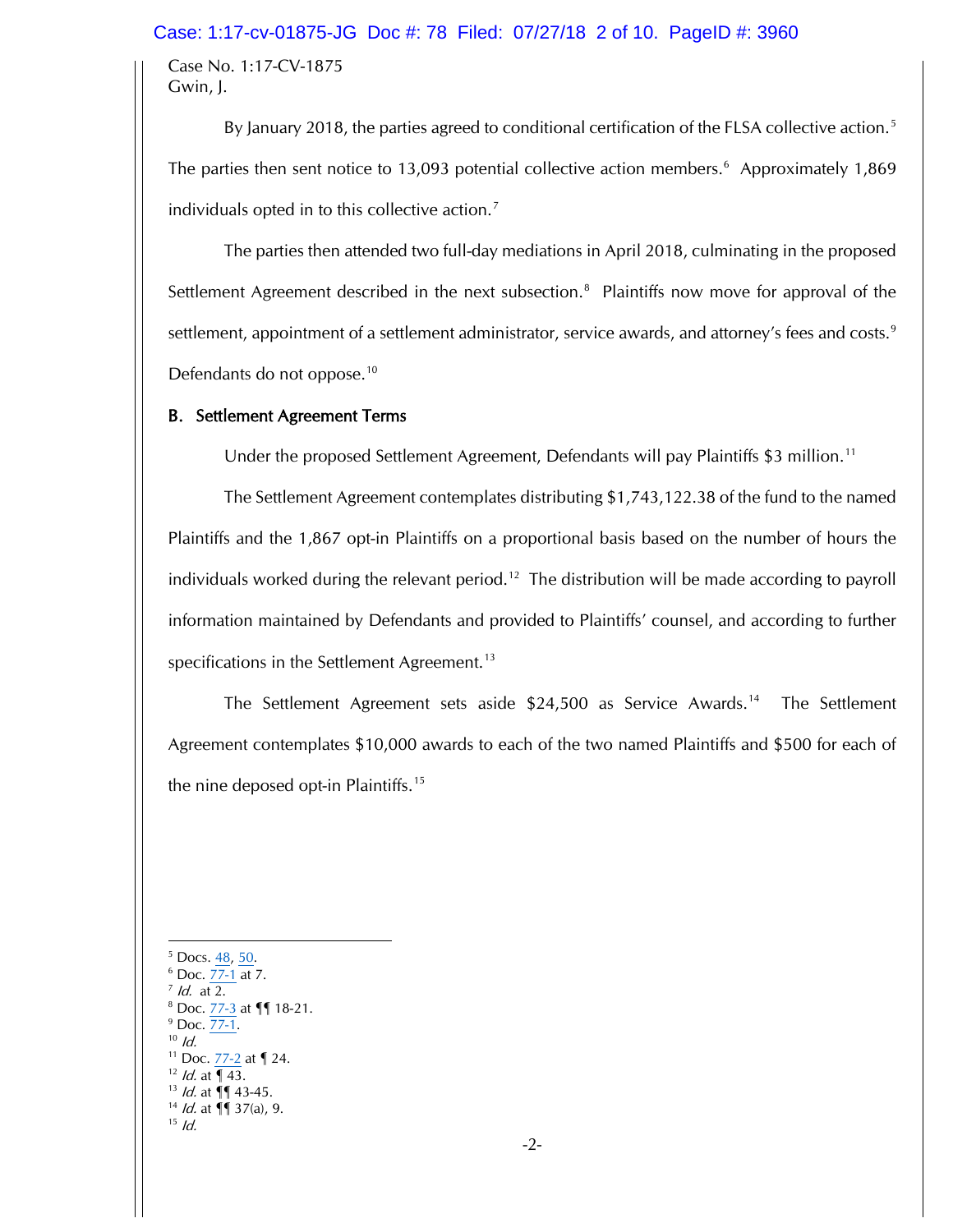### Case: 1:17-cv-01875-JG Doc #: 78 Filed: 07/27/18 3 of 10. PageID #: 3961

Case No. 1:17-CV-1875 Gwin, J.

The Settlement Agreement also sets aside \$21,000 for Optime Administration, LLC to administer the settlement;<sup>16</sup> and  $$1,211,377.62$  as attorney's fees and costs.<sup>17</sup>

### II. ANALYSIS

# A. Approval of Settlement

Congress enacted the FLSA to protect all covered workers from workplace inequities that result from differences in bargaining power between employers and employees.<sup>18</sup>

As a result, FLSA rights are not subject to bargaining, waiver, or modification by contract or settlement.<sup>19</sup> The only two exceptions are for FLSA claims supervised by the Secretary of Labor or for settlements approved by a district court, as is the case here.<sup>20</sup>

To approve an FLSA collective action settlement, a district court need only engage in a onestep process.<sup>21</sup> Because failure to opt in does not bar potential collective action members from bringing their own suits, FLSA collective actions do not implicate the same due process concerns as class actions under Federal Rule of Civil Procedure 23.<sup>22</sup>

When reviewing an FLSA collective action settlement, the district court must evaluate whether there is a *bona fide* dispute.<sup>23</sup> This means ensuring "'that the parties are not, via settlement of [the] claims, negotiating around the clear FLSA requirements of compensation for all hours worked, minimum wages, maximum hours, and overtime.'"24

To ensure that the settlement agreement's terms are fair and reasonable, a district court should also consider other factors such as the risk of fraud or collusion; the complexity, expense, and likely

 $16$  *ld.* at  $\sqrt{ }$  37(e).

 $17$  *Id.* at  $\sqrt{ }$  37(c).

<sup>&</sup>lt;sup>18</sup> See Brooklyn Sav. Bank v. O'Neil, 324 U.S. 697, 706 (1945).

<sup>&</sup>lt;sup>19</sup> See id. at 704-08; Lynn's Food Stores, Inc. v. United States, 679 F.2d 1350, 1352 (11th Cir. 1982).

 $\frac{20}{2}$  Lynn's Foods Stores, 679 F.2d at 1352-53.<br>
<sup>21</sup> See, e.g., Osman v. Grube, Inc., No. 3:16-CV-00802-JJH, 2018 WL 2095172, at \*2 (N.D. Ohio May 4, 2018).

<sup>&</sup>lt;sup>22</sup> See Woods v. N.Y. Life Ins. Co., 686 F.2d 578, 579-80 (7th Cir. 1982) (discussing due process concerns present in Rule 23 class action that are not present in FLSA collective actions).<br><sup>23</sup> See Rotuna v. W. Customer Mgmt. Group LLC, No. 4:09CV1608, 2010 WL 2490989, at \*5 (N.D. Ohio June 15, 2010).

<sup>&</sup>lt;sup>24</sup> Id. (quoting Collins v. Sanderson Farms, Inc., 568 F. Supp. 2d 714, 719 (E.D. La. 2000) (alteration in original) (further citation omitted)).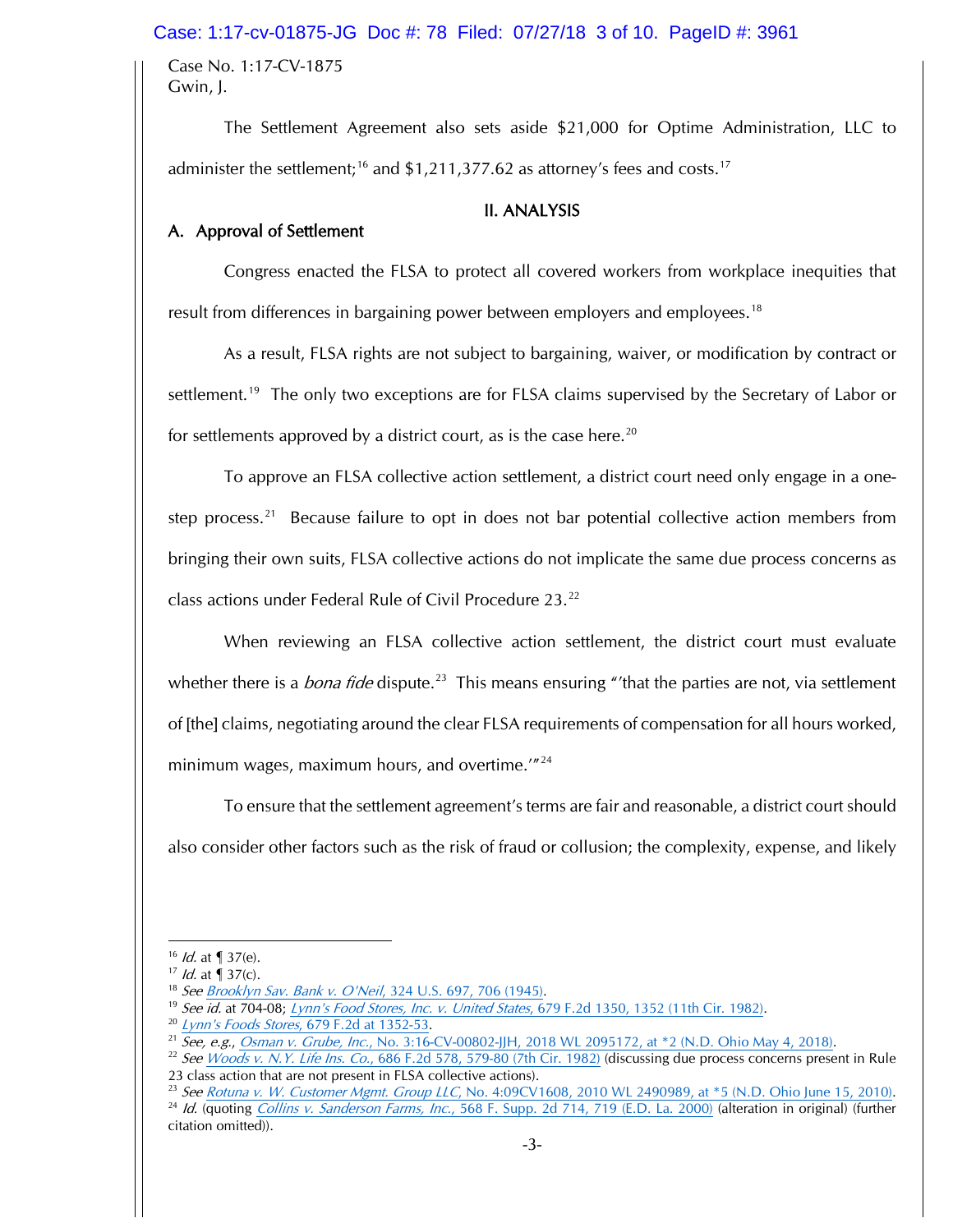#### Case: 1:17-cv-01875-JG Doc #: 78 Filed: 07/27/18 4 of 10. PageID #: 3962

Case No. 1:17-CV-1875 Gwin, J.

duration of the litigation; the amount of discovery engaged in; the likelihood of success on the merits; and the public interest in settlement.<sup>25</sup>

To start, the Court finds that the settlement was the product of a *bona fide* dispute. The parties disputed the legal and factual issues underlying the case, including the applicable Department of Labor regulation, statute of limitations issues, the applicable minimum wage rate, and the number of hours the servers spent on non-tipped work.<sup>26</sup> The parties also engaged in written discovery, conducted fifteen depositions, and attended two full-day mediations before settling.<sup>27</sup> The Court is satisfied that the parties did not negotiate around Plaintiffs' FLSA rights.

For much of these same reasons, the Court finds the Settlement Agreement's terms to be fair and reasonable. The disputed nature of the case lessens the risk of fraud and collusion, and the parties have shown that they engaged in extensive discovery.

While the Court doubts that this case was complex, the Court does recognize that the expense and duration of this litigation would have increased had the parties not settled at such an early stage.

There is also a public interest in encouraging settlement. This is especially true where the ultimate outcome of the litigation was unknown, as it was here. Before settling, Defendants planned on filing motions for summary judgment and a motion to de-certify the collective action.<sup>28</sup> Plaintiffs stated that they would have appealed any adverse ruling on either motion.<sup>29</sup> And had the case proceeded to trial, there would have been no guarantee that the Plaintiffs would have prevailed.

After considering all these factors, the Court finds that the balance weighs in favor of finding that the terms of the Settlement Agreement are fair and reasonable.

<sup>&</sup>lt;sup>25</sup> Sharier v. Top of the Viaduct, LLC, No. 5:16-CV-343, 2017 WL 961029, at \*1-2 (N.D. Ohio Mar. 13, 2017).<br><sup>26</sup> Doc. 77-1 at 10-11.

 $^{27}$  *ld.* at 11.

 $28$  *ld.* at 12-13.

 $^{29}$  *ld.* at 13.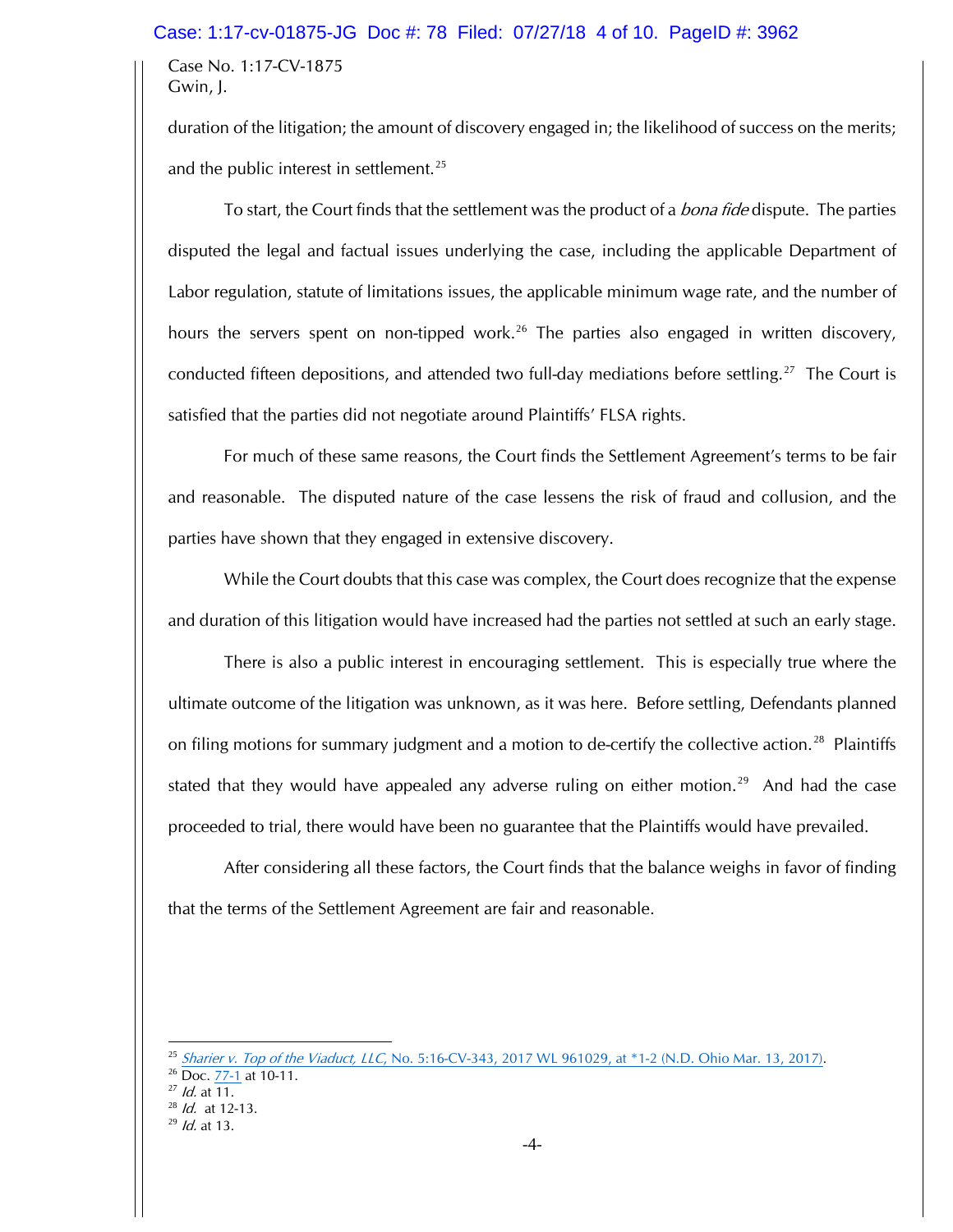### Case: 1:17-cv-01875-JG Doc #: 78 Filed: 07/27/18 5 of 10. PageID #: 3963

Case No. 1:17-CV-1875 Gwin, J.

Moreover, the Court finds that the distribution of the settlement proceeds based on a proportion of hours worked in relation to the collective action is equitable.<sup>30</sup>

The Court therefore APPROVES the settlement of the collective action's claims.

## B. Service Awards

Plaintiffs also ask for service awards of \$10,000 each for the two named Plaintiffs and \$500 for each of the nine opt-in Plaintiffs whom Defendants deposed.

Incentive or service awards "are typically awards to class representatives for their often extensive involvement with a lawsuit.<sup>"31</sup> Numerous courts have authorized such awards as "efficacious ways of encouraging members of a class to become class representatives and rewarding individual efforts taken on behalf of the class."32

Here, the Court finds that incentive awards are appropriate for the two named Plaintiffs, Plaintiff Carr and Plaintiff Newsome. These Plaintiffs assisted counsel in investigating Defendants' wage practices; attended Court dates; attended one of the mediations; answered written discovery requests; gave deposition testimony; and maintained regular and consistent communication with counsel.33 However, given the early settlement of this case, the Court reduces the requested service awards to \$5,000 each.

With respect to the nine deposed opt-in Plaintiffs, the Court approves service awards for these Plaintiffs. Acknowledging the participation of these Plaintiffs in the litigation, the Court finds the payments sufficiently reflect the opportunity cost associated with the time spent preparing for and participating in the depositions.

The Court therefore AWARDS \$5,000 for Plaintiff Carr and \$5,000 for Plaintiff Newsome. The Court APPROVES service awards of \$500 for the nine deposed opt-in Plaintiffs.

 $32 \overline{Id}$ .

<sup>&</sup>lt;sup>30</sup> See Dillworth v. Case Farms Processing, Inc., No. 5:08-CV-1694, 2010 WL 776933, at \*6 (N.D. Ohio Mar. 8, 2010) (approving similar distribution plan as fair and equitable). <sup>31</sup> Hadix v. Johnson, 322 F.3d 895, 897 (6th Cir. 2003).

<sup>33</sup> Doc. 77-1 at 15-16.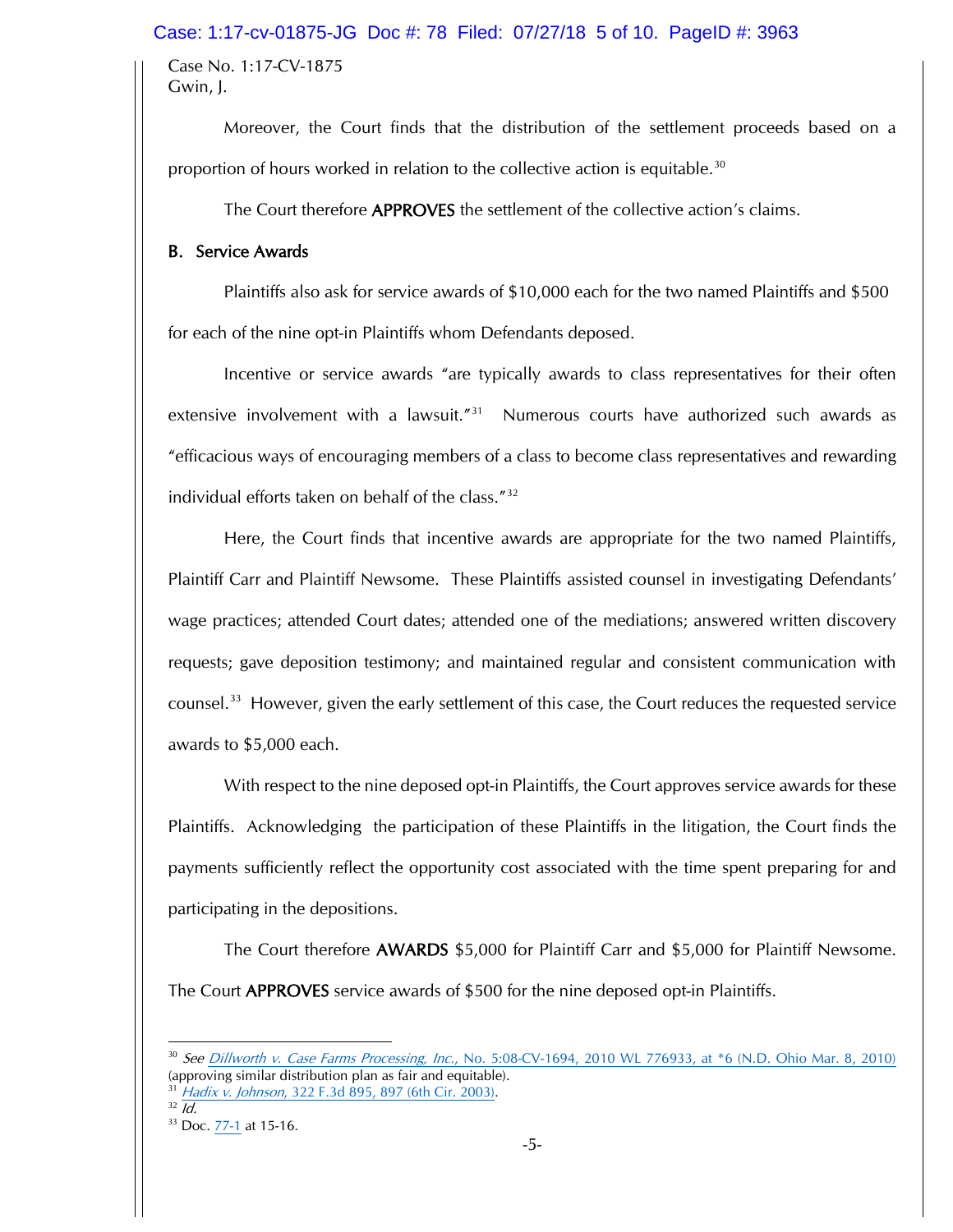### Case: 1:17-cv-01875-JG Doc #: 78 Filed: 07/27/18 6 of 10. PageID #: 3964

Case No. 1:17-CV-1875 Gwin, J.

# C. Settlement Administrator

The Court APPROVES the appointment of Optime Administration, LLC, as Settlement Administrator, which shall perform the duties set forth in the Settlement Agreement pursuant to the continuing jurisdiction of the Court.

# D. Attorney's Fees

The Settlement Agreement proposes an attorney's fees award totaling 40% of the total Settlement Payment.

An attorney's fee award must be reasonable.<sup>34</sup> A fee is reasonable when it is "adequate to attract competent counsel, but  $[\ldots]$  does] not produce windfalls to attorneys."<sup>35</sup>

The Court has discretion to select one of two methods to calculate reasonable attorney's fees in a common fund case: either by using a percentage-of-the-fund calculation or a lodestar multiplier.<sup>36</sup> The district court must "provide a clear statement of the reasoning used in adopting a particular methodology and the factors considered in arriving at the fee."<sup>37</sup>

The percentage-of-the-fund method has the advantage of establishing reasonable expectations on the part of counsel as to their expected recovery, and encouraging early settlement before substantial fees and expenses have accumulated.<sup>38</sup> The lodestar method, however, better accounts for the amount of the work done by the attorneys.<sup>39</sup>

After balancing these considerations, the Court chooses to employ a percentage-of-the-fund method for calculation, including a lodestar cross-check. The Court notes that this has often been the preferred method for common fund cases.<sup>40</sup>

 $39$  Id.

<sup>34</sup> See Reed v. Rhodes, 179 F.3d 453, 471 (6th Cir. 2008).

<sup>&</sup>lt;sup>35</sup> Blum v. Stenson, 465 U.S. 886, 897 (1984) (internal citation omitted).

<sup>&</sup>lt;sup>36</sup> Rawlings v. Prudential–Bache Props., 9 F.3d 513, 516-17 (6th Cir.1993).<br><sup>37</sup> Id. at 516.

 $38$  *Id.* at 516-17.

<sup>&</sup>lt;sup>40</sup> In re Polyurethane Foam, 168 F. Supp. 3d 985, 1010 (N.D. Ohio 2016) (quoting *Lonardo v. Travelers Indem. Co., 706* F. Supp. 2d 766, 789 (N.D. Ohio 2010)).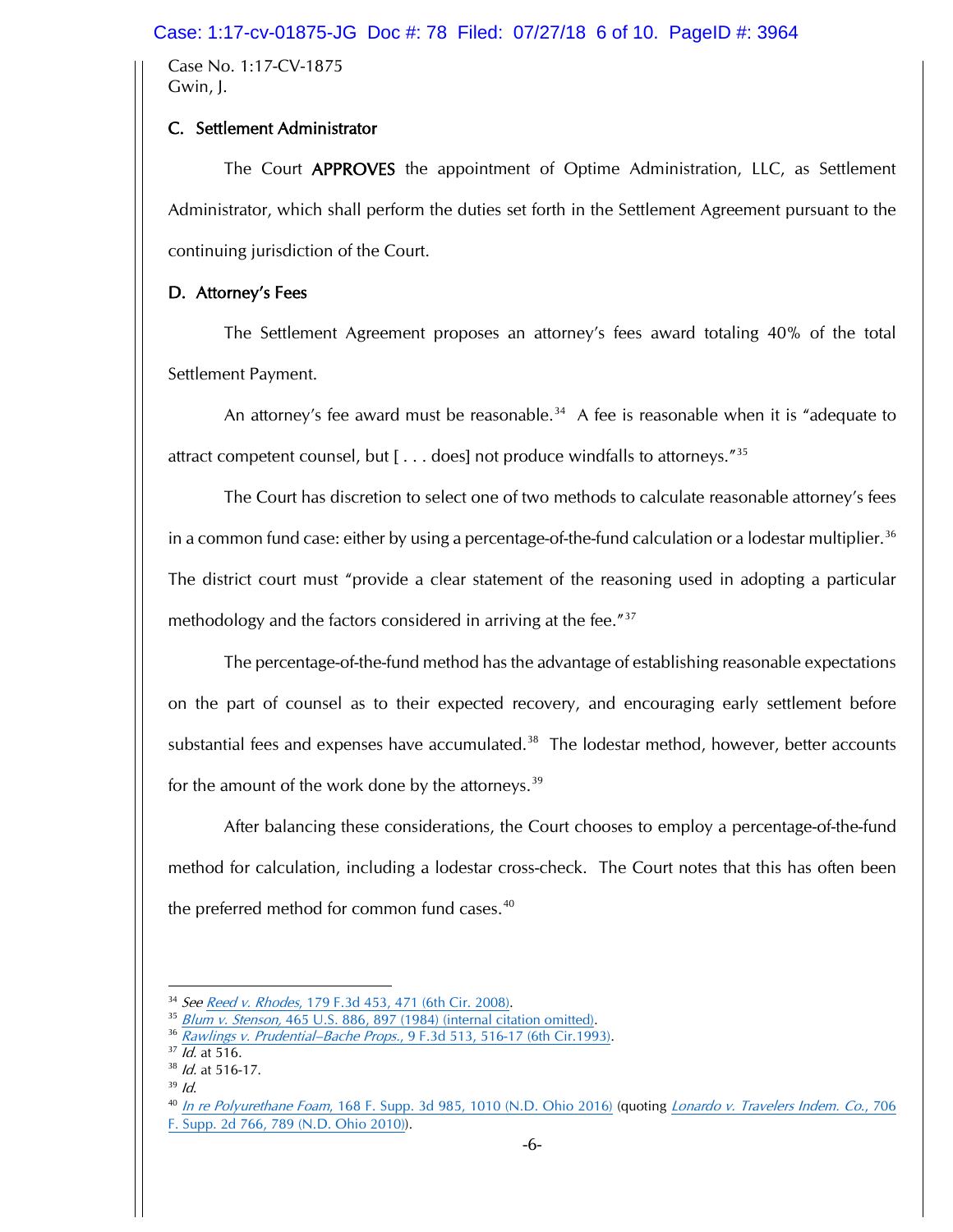Case No. 1:17-CV-1875 Gwin, J.

# 1. Percentage-of-the-Fund Factors

The percentage-of-the-fund method supports Plaintiffs' request for attorney's fees, albeit at a reduced amount constituting one-third of the fund.

Under the percentage-of-the-fund method, the Court must consider the following factors in determining whether the requested fund percentage is reasonable: (1) the value of the benefit to the collective action; (2) society's interest in rewarding attorneys who achieve such benefits; (3) whether the services were undertaken on a contingent fee basis; (4) the value of the services on an hourly basis; (5) the complexity of the litigation; and (6) the skill of the litigators on both sides.<sup>41</sup>

The fourth and fifth factors do not weigh in Plaintiff counsel's favor. The Court doubts whether this case was complex. And as explained later, the Court questions the value of the attorney's services on an hourly basis.

However, every other factor weighs in favor of granting the requested attorney's fees.

First, the results achieved by Plaintiffs' counsel are very good. The Settlement Agreement provides for a 50% forfeiture of the tip credit Defendants took against all of Plaintiffs' hours worked prior to August 2016 and a 25% forfeiture of the tip credit for hours worked after August 2016.<sup>42</sup> This is "well above" average for recoveries in FLSA collective actions.<sup>43</sup>

Second, there is a public interest in awarding fees to Plaintiffs' attorneys to encourage them to take wage cases like these where the individual claims are small.<sup>44</sup>

Third, Plaintiffs' counsel took this case on a contingency basis, meaning that there was no guarantee that they would be paid at all.

Finally, the Court does not doubt the skill and professional standing of the attorneys who have a history of regularly litigating FLSA collective action cases such as this one.

<sup>42</sup> Doc. 77-1 at 20.

 $\overline{\phantom{a}}$ Ramey v. Cincinnati Enquirer, Inc., 508 F.2d 1188, 1196 (6th Cir. 1974); Osman, 2018 WL 2095172, at \*5.

<sup>&</sup>lt;sup>43</sup> See, e.g., Dillworth, 2010 WL 776933, at  $*8$  (suggesting that a 7% to 11% recovery is about average for class settlements); Osman, 2018 WL 2095172, at \*5.

<sup>44</sup> *Osman*, 2018 WL 2095172, at \*5.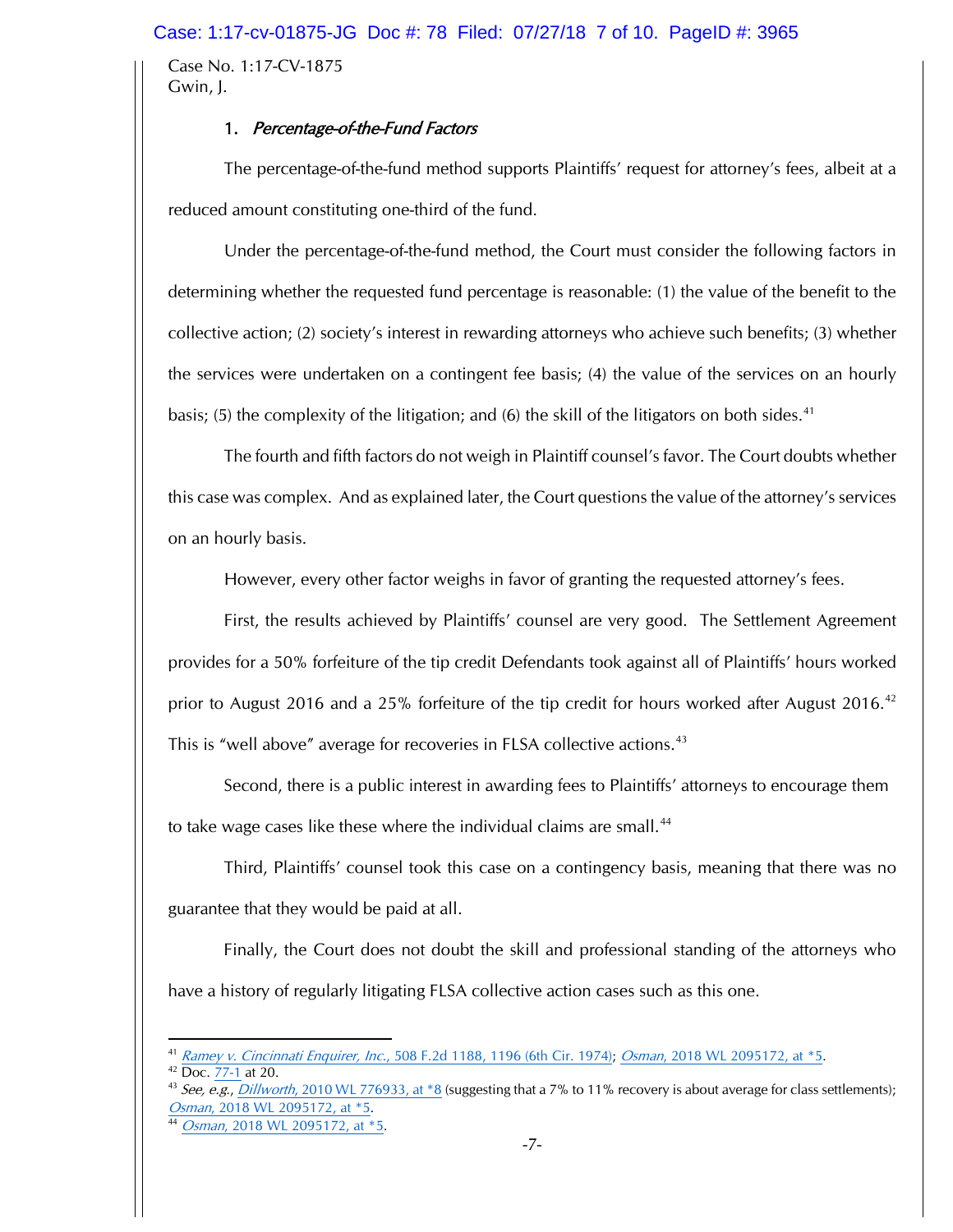# Case: 1:17-cv-01875-JG Doc #: 78 Filed: 07/27/18 8 of 10. PageID #: 3966

Case No. 1:17-CV-1875 Gwin, J.

Nevertheless, the Court finds that the requested 40% of the fund is too high.

Attorney awards for common fund cases generally range from 20% to 30%, with 25% as the benchmark standard.<sup>45</sup> In FLSA collective actions in Ohio, courts have almost uniformly awarded attorney's fees that constituted one-third of the fund.<sup>46</sup>

For example, in the very FLSA collective action case Plaintiffs cite, *Osman v. Grube, Inc.*, the court only approved attorney's fees for one-third for the fund for many of the same reasons the Plaintiffs' counsel uses to support their request.<sup>47</sup> Like this case, *Osman* also involved a recovery constituting a 50% forfeiture of the tip credit, a public interest in awarding the fees, a contingency fee arrangement, and outstanding professional skill and standing of counsel.<sup>48</sup>

In *Thorn v. Bob Evans Farms, Inc.*, another FLSA collective action, the Court approved a fee that was 32.92% of the fund.<sup>49</sup> *Thorn* also involved extensive discovery, mediation sessions, competent counsel, and risky litigation.<sup>50</sup>

Plaintiffs have provided no explanation why this case merits a higher fee award than what was given in *Osman* or *Thorn*, and the Court sees none. Accordingly, the Court finds that a one-third of the Settlement Fund attorney's fee award to be more appropriate.

The Court thus DECREASES the attorney's fee award to one-third of the fund, or to \$1 million.

# 2. Lodestar Cross-Check

This decrease in the attorney's fee award is also supported by the Court's lodestar cross-check. The Court believes that a reduction in fees will help correct for the fact that Plaintiffs' counsel likely overstated their lodestar calculation.

 $\overline{\phantom{a}}$ 

<sup>45</sup> In re Polyurethane Foam, 168 F. Supp. 3d at 1010.

<sup>46</sup> See Osman, 2018 WL 2095172, at \*5; Rotuna, 2010 WL 2490989, at \*7-8 (approving one-third of fund where there was a 25% to 75% recovery; litigation risks and significant work expended; and a contingency arrangement); *Dillworth*, 2010 WL 776933, at \*7-8 (approving one-third of fund where there was a recovery constituting one-third of claimed unpaid wages; litigation risks and significant work expended; and a contingency arrangement).

<sup>47</sup> *Osman*, 2018 WL 2095172, at \*5.

 $48 \overline{Id}$ .

<sup>49</sup> Thorn v. Bob Evans Farms, Inc., No. 2:12-CV-00768, 2016 WL 8140448, at \*3 (S.D. Ohio Feb. 26, 2016).

 $\frac{50}{1}$   $\frac{Id.}{3}$  at \*2-3.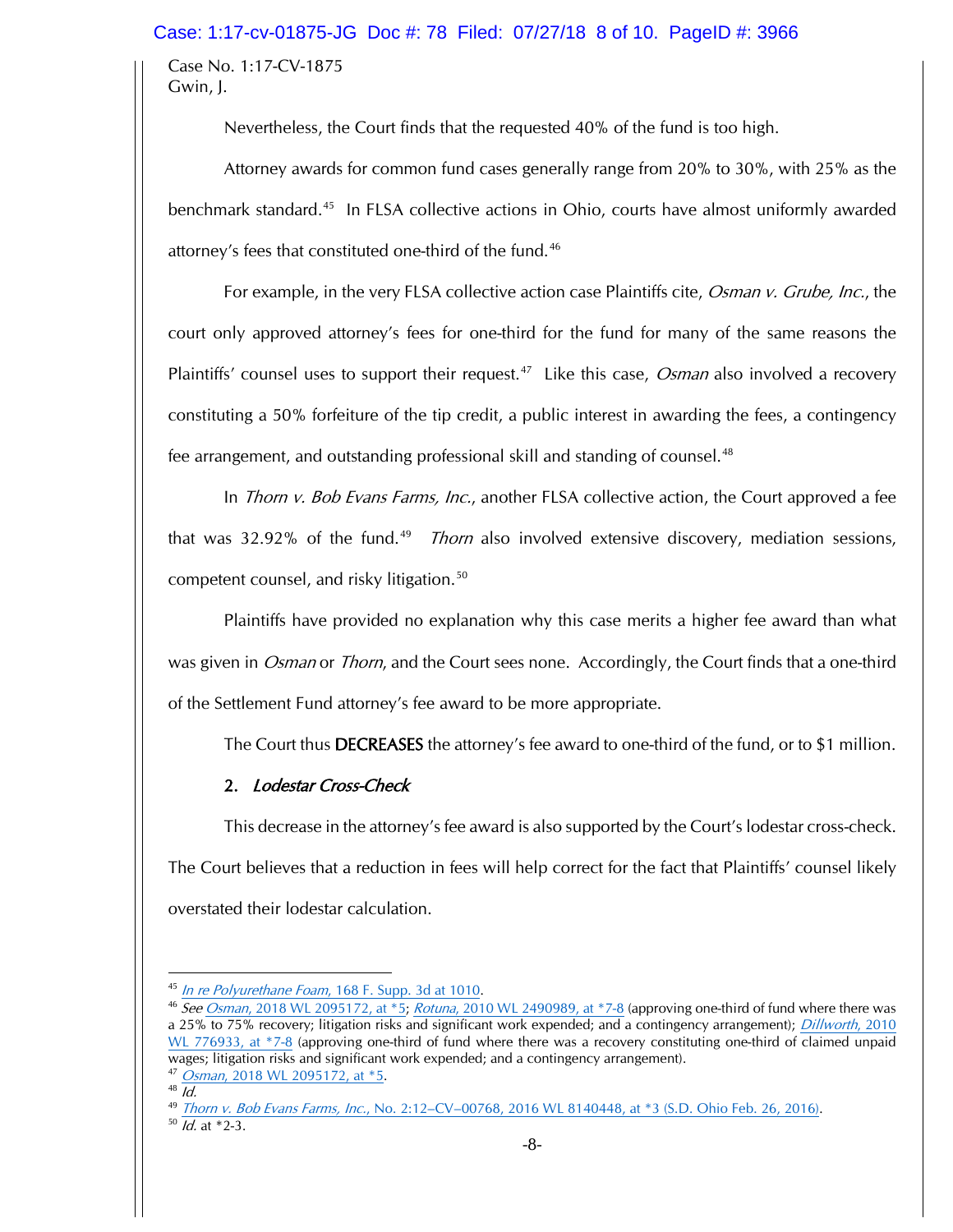### Case: 1:17-cv-01875-JG Doc #: 78 Filed: 07/27/18 9 of 10. PageID #: 3967

Case No. 1:17-CV-1875 Gwin, J.

Plaintiffs' counsel here assert that their attorney's fee request results in a 1.39 lodestar multiplier.<sup>51</sup> Plaintiffs note that a 40% award amounts to \$1.2 million and they have calculated a lodestar amount of  $$860.930.50.<sup>52</sup>$ 

While a 1.39 multiplier would be reasonable,<sup>53</sup> the Court believes that Plaintiffs' lodestar multiplier should probably be much higher. Plaintiffs' stated lodestar amount of \$860,930.50 appears too high.

Although the rates ranging from \$395 to \$450 an hour charged by the four attorneys in this case are reasonable,<sup>54</sup> the 2,216 hours purportedly expended are not. This litigation has only spanned about 10 months and settled before summary judgment or any substantial trial preparation. In comparison, other counsel have received compensation for only around 1,500 hours for multiyear litigation involving FLSA collective actions.<sup>55</sup>

Plaintiffs' counsel nevertheless argue that the hours are reasonable given the size and complexity of this case.<sup>56</sup> Plaintiffs' counsel cite to *Thorn v. Bob Evans Farms, Inc.* to support their case, arguing that there, 5,723.35 hours spent on a case involving a 1,566-member FLSA collective action was found reasonable.<sup>57</sup> But that case spanned more than three years and involved at least one partial motion for summary judgment.<sup>58</sup> That is not the case here.

 $51$  Doc.  $77-1$  at 24-25.

 $52$  *Id.* 

<sup>53</sup> Ohio courts in the Sixth Circuit have generally approved lodestar multipliers of around 2.0 in similar FLSA collective actions such as this one. See, e.g., Thorn, 2016 WL 8140448, at \*3 (approving 32.92% of the common fund when that amounted to a 2.01 multiplier of plaintiff's counsel's loadstar attorney's fees); Swigart v. Fifth Third Bank, No. 1:11-CV-88, 2014 WL 3447947, at \*5-6 (S.D. Ohio July 11, 2014) (approving 2.57 multiplier that was one-third of fund); Castillo v. Morales, Inc., No. 2:12-CV-650, 2015 WL 13021899, at \*7 (S.D. Ohio Dec. 22, 2015) (approving 2.5 multiplier).

<sup>54</sup> See Osman, 2018 WL 2095172, Doc. 79-1 at 26 (in FLSA collective action, approving \$450/hour for Cleveland attorney and \$650/hour for Chicago attorney).

<sup>55</sup> See, e.g., Doe 1-2 v. Deja Vu Servs., Inc., No. 2:16-CV-10877, 2017 WL 2629101, at \*10 (E.D. Mich. June 19, 2017) (approving 1,555.63 hours of requested 2,000 + hours in three-year FLSA case dealing with 28,177 members); *Gentrup v.* Renovo Servs., LLC, No. 1:07-CV-430, 2011 WL 2532922, at \*4 (S.D. Ohio June 24, 2011) (approving 1,683.5 hours in four-year FLSA case).<br><sup>56</sup> Doc. 77-1 at 25.

<sup>57</sup> Id.

<sup>58</sup> Thorn, 2016 WL 8140448, at \*3.